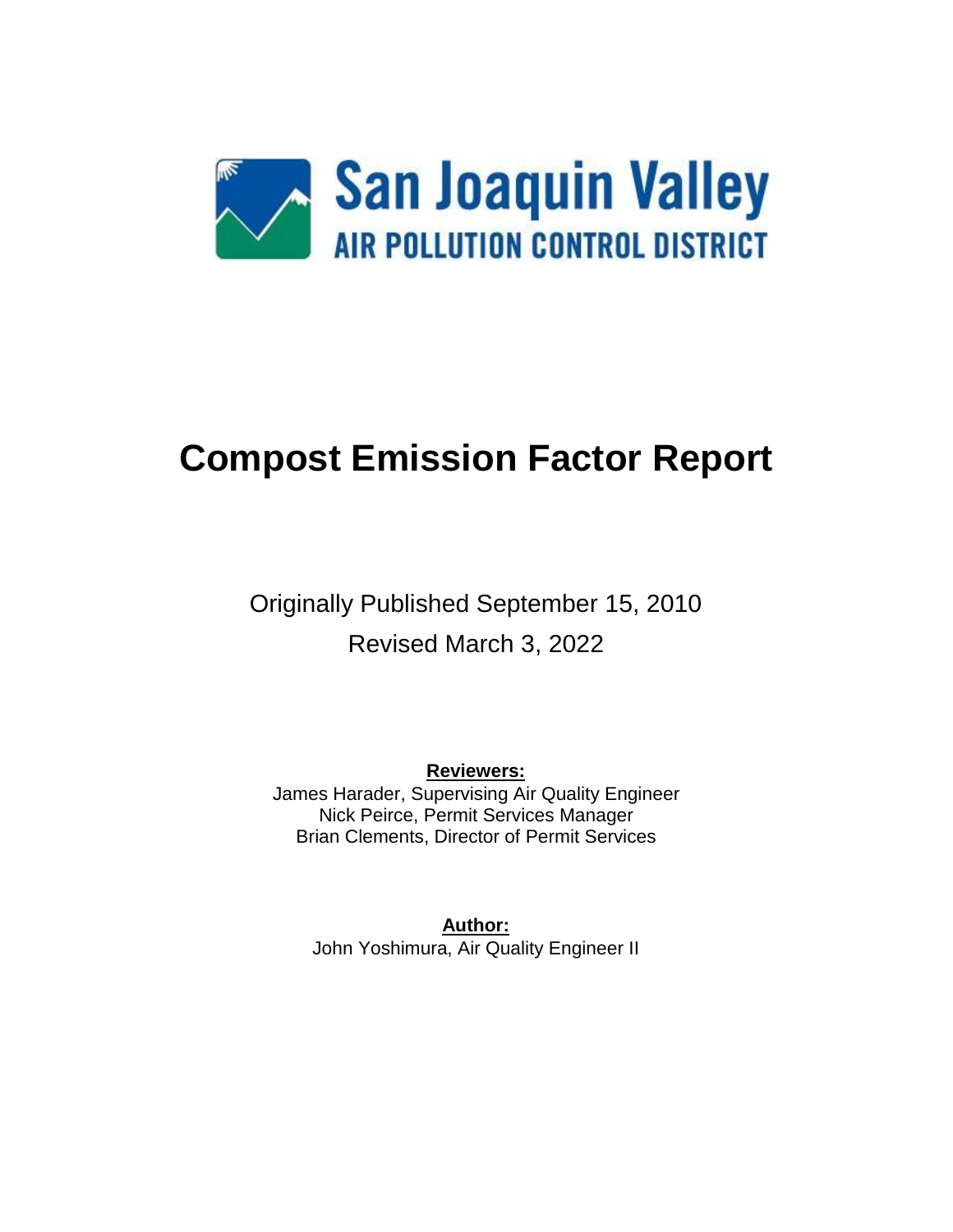#### **I. Introduction**

This report provides the basis for the San Joaquin Valley Air Pollution Control District (District) composting emission factors (EFs) for volatile organic compounds (VOC) and ammonia ( $NH<sub>3</sub>$ ). The District originally issued this report in September 15, 2010; however, it was revised on November 12, 2021 to adopt the subsequent 2015 California Air Resource Board (CARB) EFs for organic material (waste) composting, to revise the organic material stockpile EF for VOC, and to add ammonia emission factors. The organic material EFs contain the following categories: green waste, up to 15% food waste, and grape pomace.

Accurate emission factors are required for the proper implementation of applicable air quality regulations and also for the evaluation of appropriate technologies and practices to reduce emissions. The EFs in this report are based on a detailed review of the available science. As would be the case with EFs for other sources, the District's EF should reflect the best scientific information that is currently available. The District's composting-related EFs are summarized in the table below.

| <b>Operation Type</b>                                          | <b>Emission Factors</b> |                      |  |
|----------------------------------------------------------------|-------------------------|----------------------|--|
|                                                                | <b>VOC</b>              | NH <sub>3</sub>      |  |
| Organic Material Stockpile*                                    | 0.2 lb/wet ton/day      | 0.02 lb/wet ton/day  |  |
| Biosolids, Manure, Poultry Litter,<br>and Co-Compost Stockpile | 0.02 lb/wet ton/day     | 0.001 lb/wet ton/day |  |
| Organic Material Composting**                                  | 3.58 lb/wet ton         | 0.78 lb/wet ton      |  |
| Biosolids, Manure, and Poultry<br>Litter, and Co-Composting**  | 1.78 lb/wet ton         | 2.93 lb/wet ton      |  |

Table 1: Summary of District Composting EFs.

\* The organic material stockpile EF shall be used for the following types of organic material stockpiles: green waste, 15% food waste, and grape pomace.

\*\*Emission Factors represent the entirety of the composting cycle, i.e. start of the active phase through completion of the curing phase.

Pursuant to District Rule 4565, "co-composting" is defined as a composting process where biosolids and/or animal manure and/or poultry litter are mixed with other materials, including amendments, to produce compost.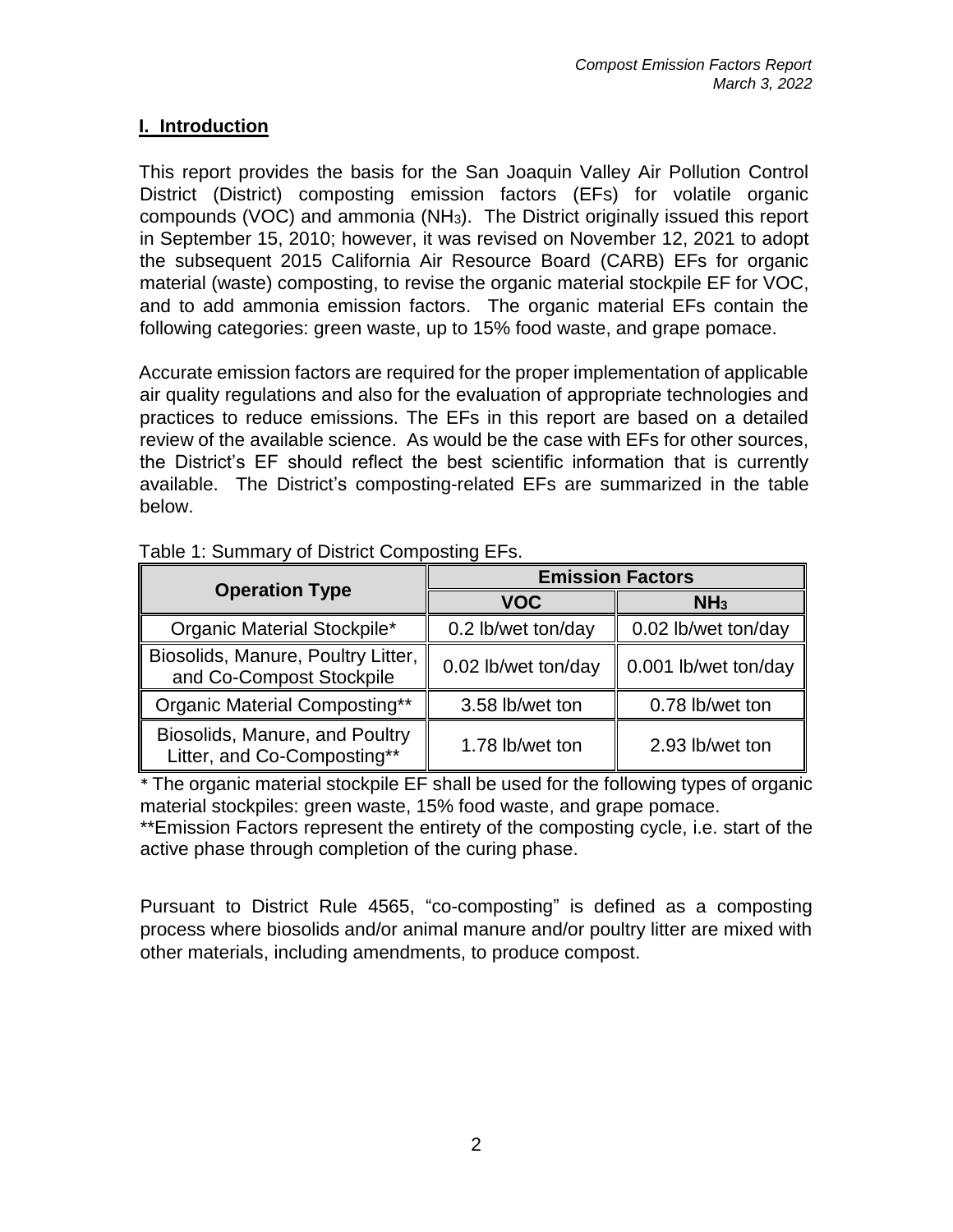## **II. Background**

#### *A. Air Quality*

The San Joaquin Valley Air Basin has an inland Mediterranean climate characterized by hot, dry summers and cool, foggy winters. The San Joaquin Valley is surrounded by mountains on the east, west, and south sides. This creates stagnant air patterns that trap pollution, particularly in the south of the San Joaquin Valley. Additionally, the sunshine and hot weather, which are prevalent in the summer, lead to the formation of ozone (photochemical smog). Because of the San Joaquin Valley's geographic and meteorological conditions, it is extremely sensitive to increases in emissions and experiences some of the worst air quality in the nation.

The San Joaquin Valley Air Basin is classified as an extreme non-attainment area for the health-based, federal eight-hour ozone standard, and is also classified as a nonattainment area for the federal PM-2.5 (fine particulate matter) standard.

#### *B. Composting*

Compost operations can be sources of smog-forming VOCs, fine particulate matter, ammonia (NH<sub>3</sub>), and greenhouse gases such as carbon dioxide  $(CO<sub>2</sub>)$  and methane (CH4). The emissions are directly emitted from the decomposition of organic material. Composting is a process that involves the biological break down of organic matter, typically into marketable products (soil amendments, animal bedding, and alternative daily cover at landfills). Composting uses wastes from a wide-variety of sources, such as curbside green waste, landscaping, agricultural processing, crop harvesting, food consumption, and forest management.

There are two general categories of composting, aerobic and anaerobic:

Aerobic composting is the decomposition of organic material by microbiological organisms (microbes) in the presence of oxygen  $(O_2)$ . This oxidation process theoretically results in  $CO<sub>2</sub>$ , water (H<sub>2</sub>O), and organic matter, including nitrates, sulphates, and other minerals. Figure 1 below is a visual presentation of theoretic aerobic composting: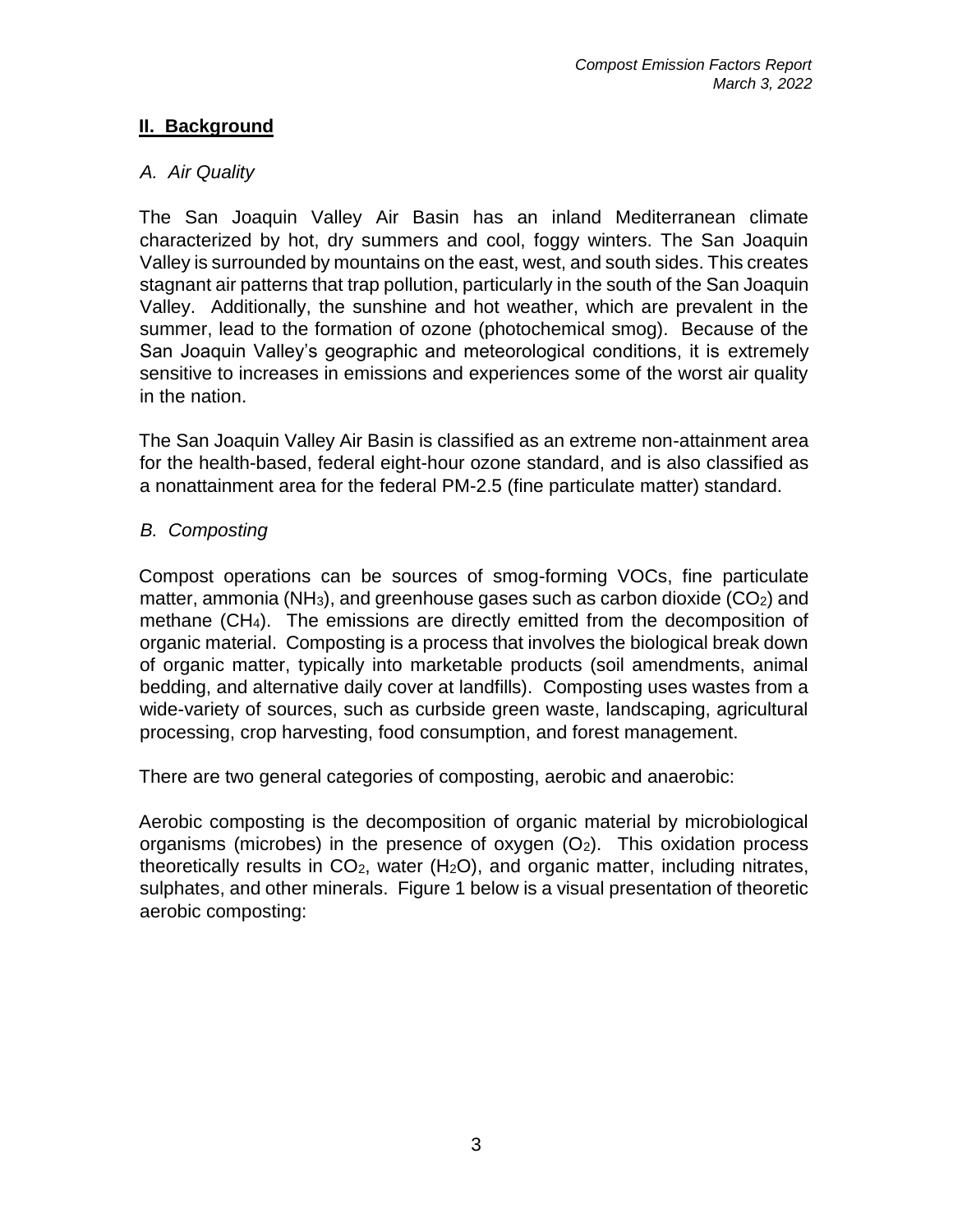

Figure 1: Aerobic Compost. (1)

Anaerobic composting is the decomposition of organic matter by microbes in the absence of  $O<sub>2</sub>$ . During this digestion process, a gas primarily composed of  $CH<sub>4</sub>$ and CO2, known as biogas, waste gas or digester gas is produced. Biogas also consists of nitrogen  $(N_2)$ ,  $O_2$ , NH<sub>3</sub>, hydrogen sulfide  $(H_2S)$ , and various VOCs. However, these additional products are generated in relatively small amounts when compared to the amount of  $CH_4$  and  $CO_2$  produced.

#### *C. Purpose of the District*

The District is a public health agency whose mission is to improve the health and quality of life for all Valley residents through efficient, effective and entrepreneurial air quality management strategies. To protect the health of Valley residents, the District works toward achieving attainment with health-based ambient air quality standards as required under state and federal law. To achieve this goal, the District develops and adopts air quality attainment plans that include control measures aimed at further reducing emissions from a broad range of sources of air pollution.

As mandated by the federal Clean Air Act, the District adopted its 8-hr ozone attainment plan to demonstrate how the Valley would reach attainment with the federal eight-hour ozone standard. In developing the ozone attainment plan every feasible measure to reduce emissions of ozone precursors (VOC and NOx) was explored. Green waste composting was a control measure identified in a previous ozone plan, and as such, Rule 4566 (*Organic Material Composting Operations*) was adopted. However, even with the development of Rule 4566, the District will be relying heavily on state and federal governments to significantly reduce emissions from mobile sources of pollution.

 $\overline{1}$ 

http://www.londonfoodrecycling.co.uk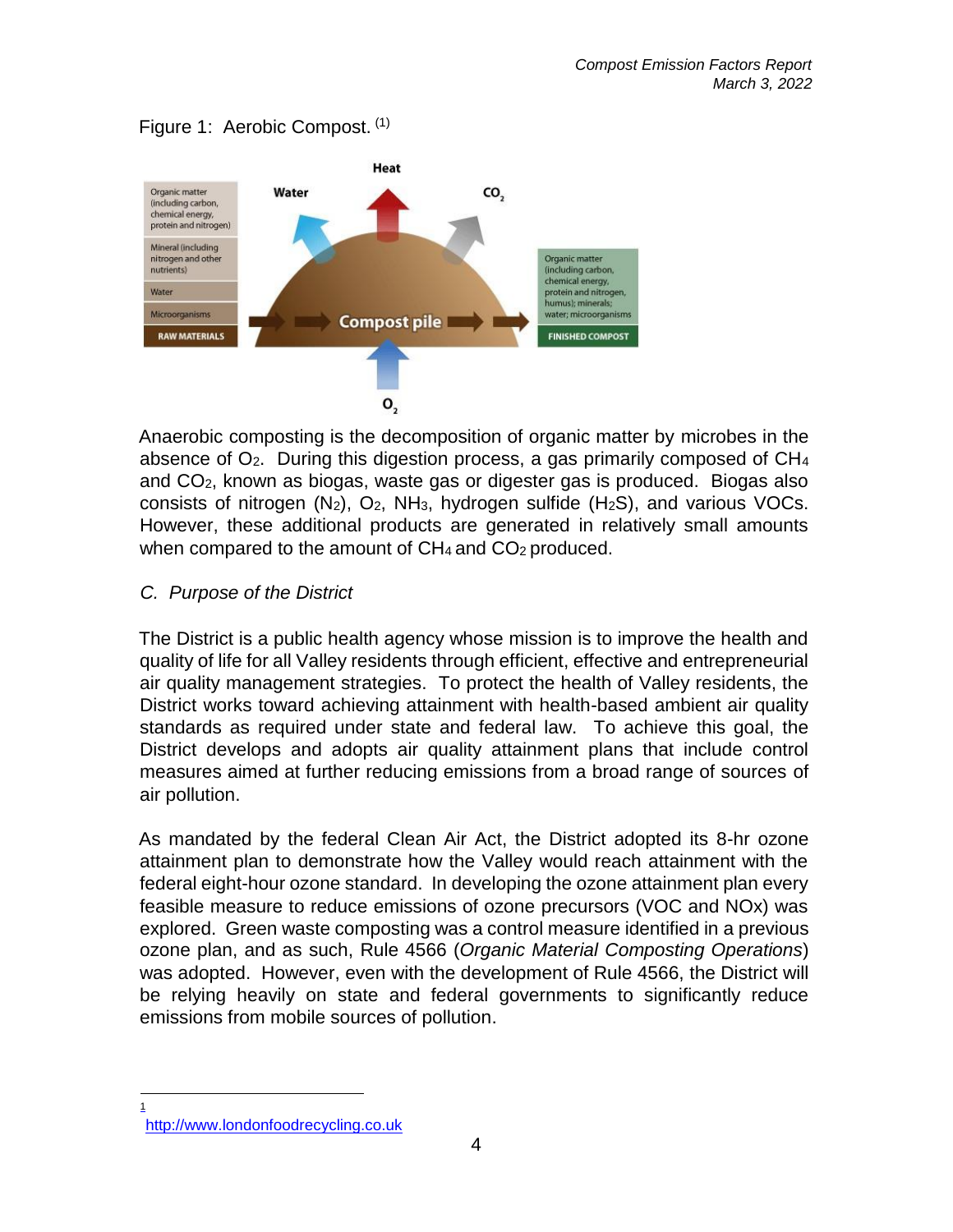The San Joaquin Valley will need the development and adoption of future, not-yetdeveloped, clean air technologies to reach attainment by the 2023 deadline. Achieving the goal of attainment with air quality standards will require continued contributions from all industries, businesses, and individuals in the San Joaquin Valley.

# *District Permit Applicability*

A critical tool that the air districts use to limit increases in emissions of air pollutants and to assure compliance with air quality regulations is the issuance of conditional construction and operating permits to commercial, industrial, and agricultural sources of air pollution. Since the 1970s, the District and its predecessors have issued tens of thousands of conditional permits that are being used to assure compliance with air pollution control requirements throughout the Valley. District permits address the requirements of federal standards, state regulations, and District rules that specifically apply to a source of air pollution. New and modified sources of air pollution are also subject to the more protective requirements of "New Source Review", which are determined on a case-by-case basis and are also included in the permit.

For composting operations, District permitting is required if the emissions of any pollutant exceeds 2.0 pounds per day. As mentioned above, the primary pollutants of concern for composting operations are VOC and NH3. There may also be some emissions of fine particulate matter from material handling/transfer processes; however, these emissions tend to be small due to the typically high moisture content of compost materials.

## **III. EF Determination Analysis**

Many factors, which are related, affect the composting process that makes it difficult to scientifically analyze composting from an air emissions standpoint. The major factors affecting compost are oxygen, moisture, seasonal temperature fluctuation, temperature increases resulting from microbial respiration, nutrients (especially carbon and nitrogen), feedstock variability and pH. As such, the District will rely heavily on actual test data for this emission factor determination.

## *A. Green Waste Composting EFs*

The EFs are based on the available source test data for organic material composting sites. The District contracted a review of this data to Charles E. Schmidt with the goal of establishing green waste EFs for rule making purposes. The report was intended to identify the tests that utilized appropriate sampling and analytical methods and that were statistically relevant. As a result, the following report was prepared: "Organic Material Composting and Drying focusing on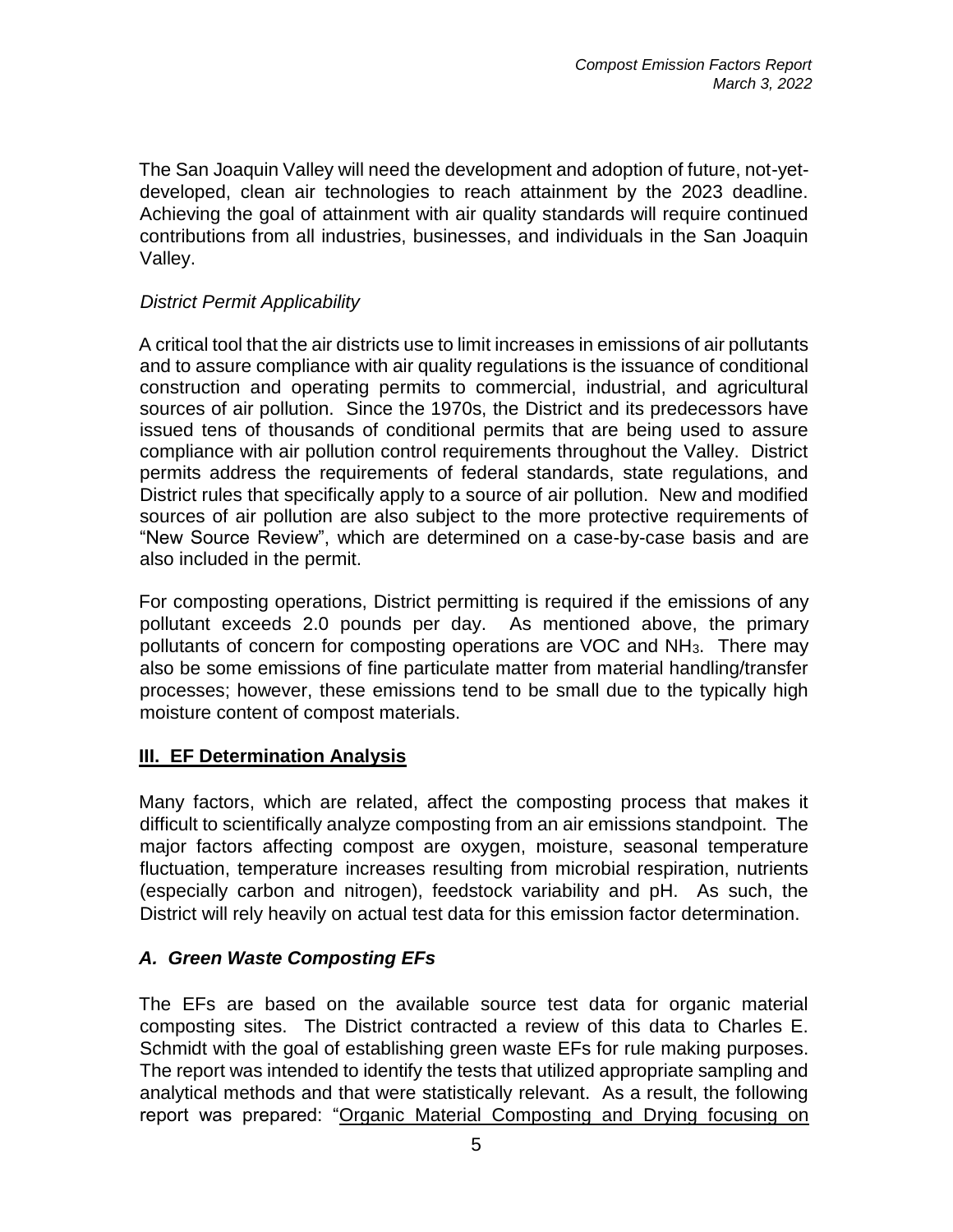Greenwaste Compost Air Emissions Data Review", by Thomas R. Card and Charles E. Schmidt, June 2008. This report will be referred to as the "green waste report" hereafter within this document.

The tests were based on the concept of flux emissions escaping the green waste piles. In this context, flux means the rate of mass flow of fluid gases through a given surface area. For example, the flux emissions may be measured in units of mg-VOC/min-m<sup>2</sup>. Knowing the total composting period of time, surface pile area, and pile mass, the flux emission factors may be converted to typical EFs used for permitting and rule making, such as in units of lb-VOC/ton. The flux emissions were primarily sampled using the SCAQMD Modified USEPA surface emission isolation flux chamber method, and analyzed using SCAQMD Method 25.3 for total VOCs.

Table 5.1 of the green waste report summarizes the most relevant green waste composting data. The relevant test locations identified in Table 5.1 are Site X, CIWMB Modesto, NorCal, CIWMB Tierra Verde, and two at SCAQMD Inland. Since the compilation of the green waste report, another relevant test was performed at the Northern Recycling Zamora Compost Facility. This test was also conducted by Card and Schmidt. The summary is contained in Tables 2 and 3 below.

1.) Green Waste Stockpile EF

The green waste EFs shown in the Table 2 below are based on a one day stockpile period. While a one day stockpiling period may not be how every facility in the SJV operates, the EF can be applied on a case-by-case basis when stockpiling time periods are known. Also of note, the source test reports do not show the Table 2 numbers directly. The source tests each reported the stockpile EF based on their own site-specific stockpile period. For example, the Northern Recycling Zamora stockpile test assumed the EF for a 90-day stockpile time. The Northern Recycling Zamora stockpile sampling was performed on days 1 and 7, which is representative of normal SJV stockpiling. To arrive at the 90-day stockpile EF, it was assumed the average rates measured on days 1 and 7 were emitted for 90 days. The District reduced the EF to a one-day basis for this EF report. Each of the other stockpile EFs were normalized to a one day basis as well.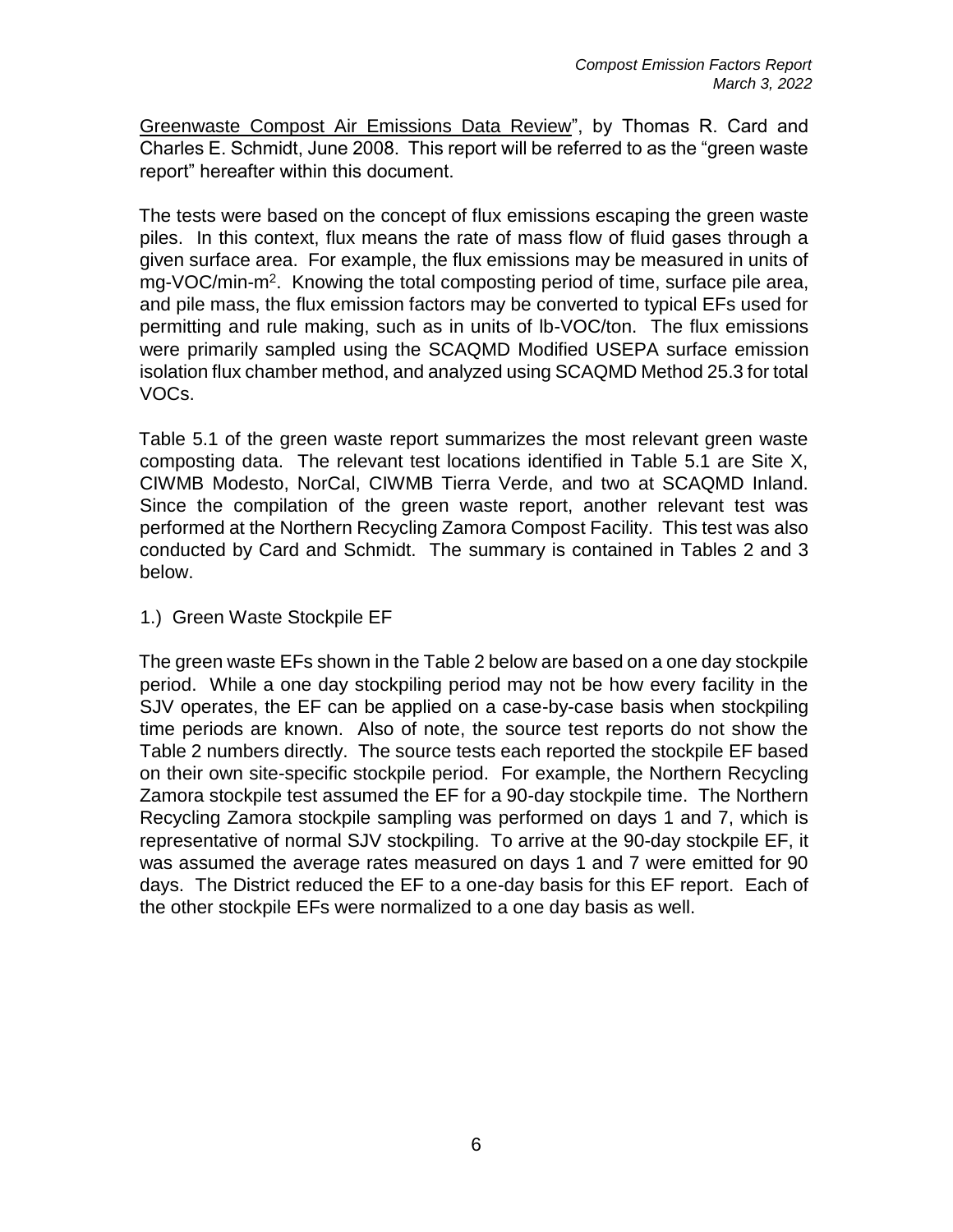| <b>Site</b>                                    | <b>Sampling Age</b><br>of Material | <b>Season</b><br><b>Samples Taken</b> | EF<br>(Ib-VOC/wet ton/day) |
|------------------------------------------------|------------------------------------|---------------------------------------|----------------------------|
| Northern Recycling<br>Zamora                   | Day 1 & Day 7                      | Spring                                | 0.126                      |
| <b>NorCal</b><br>Jepson Prairie<br>(Vacaville) | Day 1                              | Summer                                | 0.422                      |
| <b>SCAQMD</b><br>Inland #1 ("Summer")          | Day 2                              | Fall                                  | $0.135*$                   |
| <b>SCAQMD</b><br>Inland #2 ("Winter")          | Day 2                              | Fall                                  | $0.101*$                   |
| Average                                        |                                    |                                       | 0.2                        |

| Table 2: Green Waste Stockpile VOC EF |  |  |  |  |  |
|---------------------------------------|--|--|--|--|--|
|---------------------------------------|--|--|--|--|--|

\*2.798 and 0.907 were identified in the South Coast AQMD reports for Inland #1 and Inland #2, respectively; however, after a review of the data, South Coast AQMD corrected the values to 0.135 for Inland #1 and 0.101 for Inland #2.

The District surveyed the green waste composting facilities in the San Joaquin Valley. The result of the survey indicates an average stockpile time of 3.85 days, and ranged from 0-21 days. The Site X stockpile EF was based on sampling at day 45, and is not representative of stockpiling in the San Joaquin Valley. As such, the Site X stockpile test was not included in the stockpile EF. The test at CIWMB (Modesto) contained no stockpile data and does not factor into the green waste stockpile EF. The test at CIWMB Tierra Verde contained no uncontrolled stockpile data and does not factor into the green waste stockpile EF.

2.) Green Waste Windrow EF

 $\overline{\phantom{a}}$ 

On March 2, 2015, CARB published *ARB Emissions Inventory Methodology for*  Composting Facilities<sup>1</sup> for estimating emissions from composting operations. The emission factor is an average of 9 different green waste source tests, summarized in the table below.

<sup>&</sup>lt;sup>1</sup> [https://ww3.arb.ca.gov/ei/areasrc/composting\\_emissions\\_inventory\\_methodology\\_final\\_combined.pdf](https://ww3.arb.ca.gov/ei/areasrc/composting_emissions_inventory_methodology_final_combined.pdf)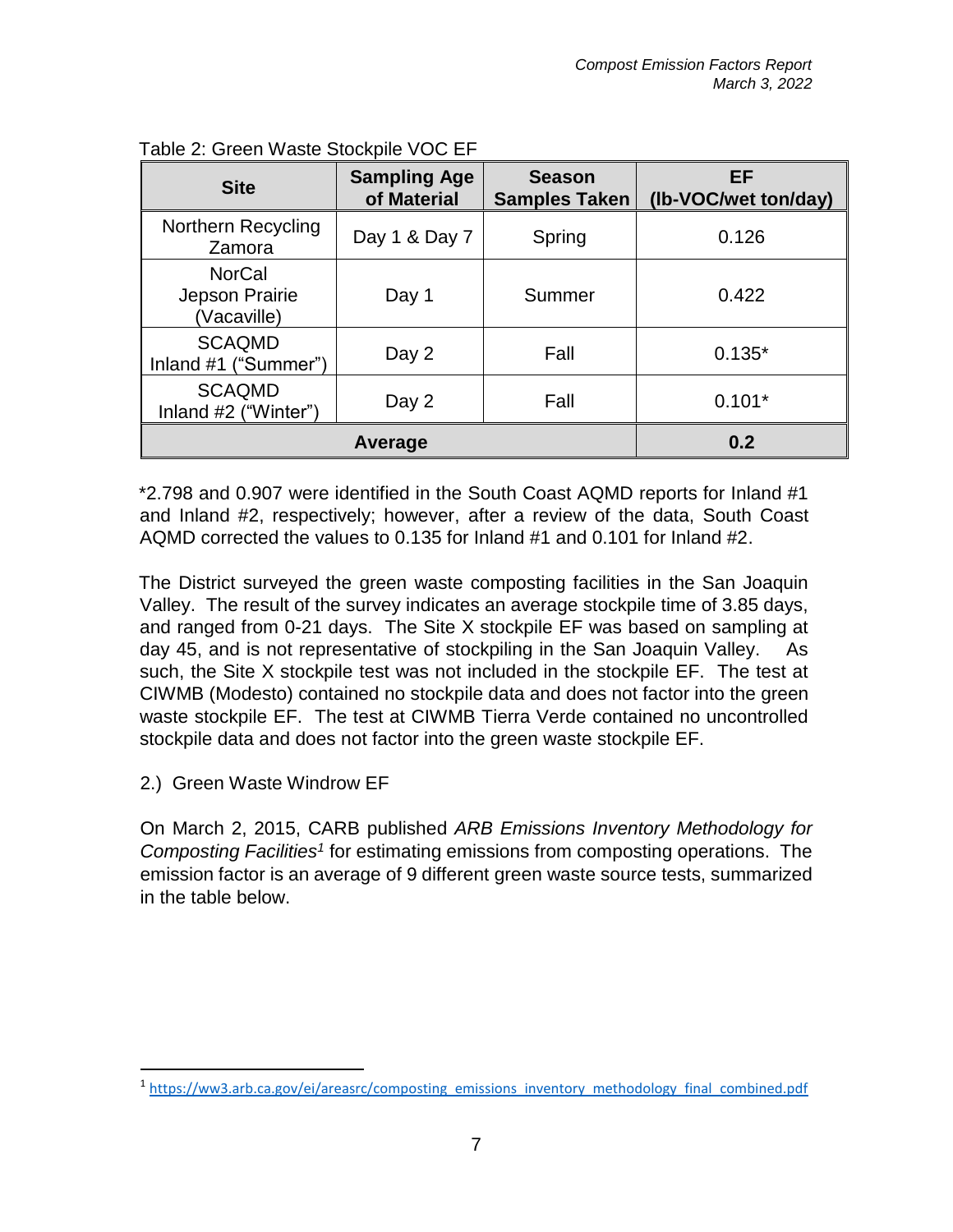| <b>Summary of CARB Green Waste Composting Emissions Test Data</b> |                                                      |                            |                                 |  |
|-------------------------------------------------------------------|------------------------------------------------------|----------------------------|---------------------------------|--|
| <b>Site</b>                                                       |                                                      | <b>VOC</b><br>(Ib/wet ton) | NH <sub>3</sub> (lb/wet<br>ton) |  |
|                                                                   | <b>SCAQMD Inland (Winter)</b>                        | 1.56                       | 0.26                            |  |
| 2                                                                 | <b>SCAQMD Inland (Fall)</b>                          | 2.25                       | 0.63                            |  |
| 3                                                                 | CIWMB (Modesto)                                      | 0.85                       | N/A                             |  |
| 4                                                                 | <b>CIWMB</b><br>(Modesto - 15% by weight food waste) | 1.95                       | N/A                             |  |
| 5                                                                 | Site X                                               | 6.30                       | 2.34                            |  |
| 6                                                                 | Jepson Prairie                                       | 5.65                       | 0.24                            |  |
| 7                                                                 | Northern Recycling (Zamora)                          | 10.03                      | 0.45                            |  |
| 8                                                                 | City of Modesto                                      | 1.50                       | N/A                             |  |
| 9                                                                 | City of Modesto (15% by weight food waste)           | 2.20                       | N/A                             |  |
|                                                                   | Average                                              | 3.58                       | 0.78                            |  |

Table 3: Green Waste Windrow EFs for VOC and NH<sup>3</sup>

Please note, the values are based on the input material (as wet tons), not finished material. The green waste windrow composting EF is based on a typical active + curing phase composting life cycle (minimum 60 days). The active phase has been defined at a minimum 22 days for District purposes. The District has also examined the VOC profile split over the course of a windrow cycle. The results are summarized below.

Table 4: Green Waste Windrow VOC EF Active-Phase vs Curing-Phase.

| <b>Windrow</b><br><b>Phase</b> | <b>Overall EF</b><br><b>Active + Curing</b><br>(Ib-VOC/wet ton) | <b>VOC Profile</b><br>Split (%) | <b>Phase EF</b><br>(Ib-VOC/wet ton) |
|--------------------------------|-----------------------------------------------------------------|---------------------------------|-------------------------------------|
| Active-Phase                   |                                                                 | 90%                             | 3.22                                |
| Curing-Phase                   | 3.58                                                            | 10%                             | 0.36                                |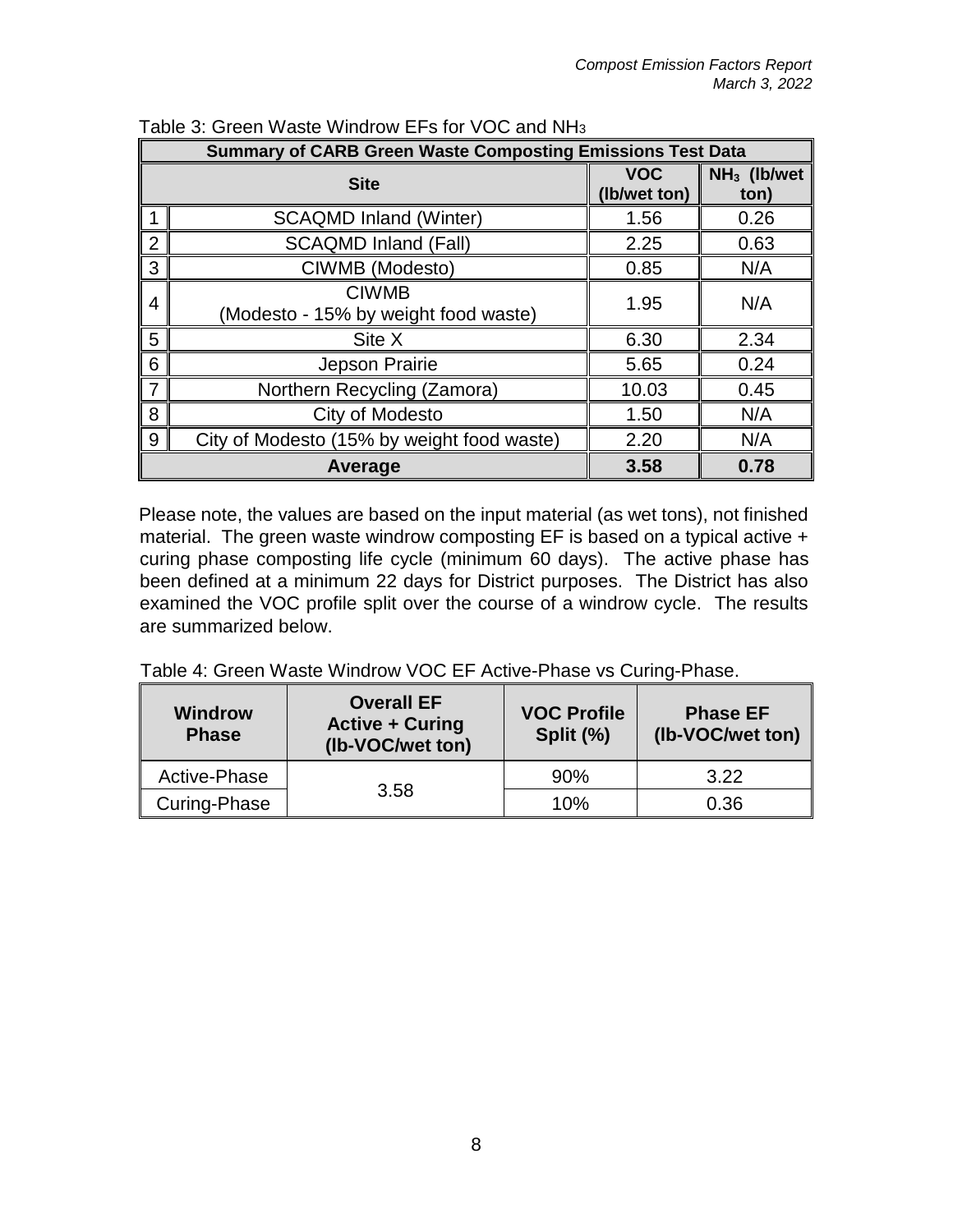# *B. Food Waste Composting EFs*

The District has not been able to identify an emission factor for uncontrolled food waste composting. Source tests from controlled composting operations have yielded emission factors ranging from 3.4 lb VOC per ton food waste composted (micropore cover) to 37.1 lb VOC per ton food waste composted (Ag Bag). In addition to the wide range of values observed, it is also unlikely that emissions from a covered system would accurately represent emissions from the open windrow commonly used by facilities in the District. This is because covered systems offer many process control advantages including weather protection and water retention.

Source testing was conducted at the City of Modesto compost facility as a field test study for the California Integrated Waste Management Board (CIWMB). Two goals of this test were to determine VOC emissions from green waste composting and food waste composting. The food waste composting windrows contained approximately 15% food waste (from local food processing plants (e.g. peppers, tomatoes, peaches, and syrup) and 85% ground green waste. The resulting EFs were 0.85 lb-VOC/ton and 1.95 lb-VOC/ton for green waste and food waste respectively. As predicted, the food waste EF was higher than the green waste EF, 2.3 times higher for this test site. Since the average green waste EF has been established at 3.58 lb-VOC/ton, the District considers the food waste EF to be too low to be usable as a stand-alone food waste composting EF since it would be lower than the green waste EF. However, if more data were to become available for food waste composting, the food waste EF from the City of Modesto test site may be used in combination with the new data.

For these reasons, the District will use the green waste composting emission factor to represent this feedstock until a more representative emission factor can be identified.

## *C. Grape Pomace Composting EFs*

The District has not been able to identify an emission factor for grape pomace composting. Therefore, the District will use the green waste composting emission factor to represent this feedstock until a more data is available.

#### *D. Biosolids, Animal Manure, Poultry Litter, and Co-Composting EFs*

1.) Biosolids, Animal Manure, Poultry Litter, and Co-Compost Stockpile EF

The VOC and NH<sup>3</sup> emission factors for stockpiling of biosolids, manure, and poultry litter were based on emissions testing at Los Angeles County Sanitation District's (LACSD) Joint Water Pollution Control Plant, which was published as "Assessment of Air Emissions From Fresh and Aged Biosolids", by Thomas R. Card and Charles E. Schmidt, October 2007.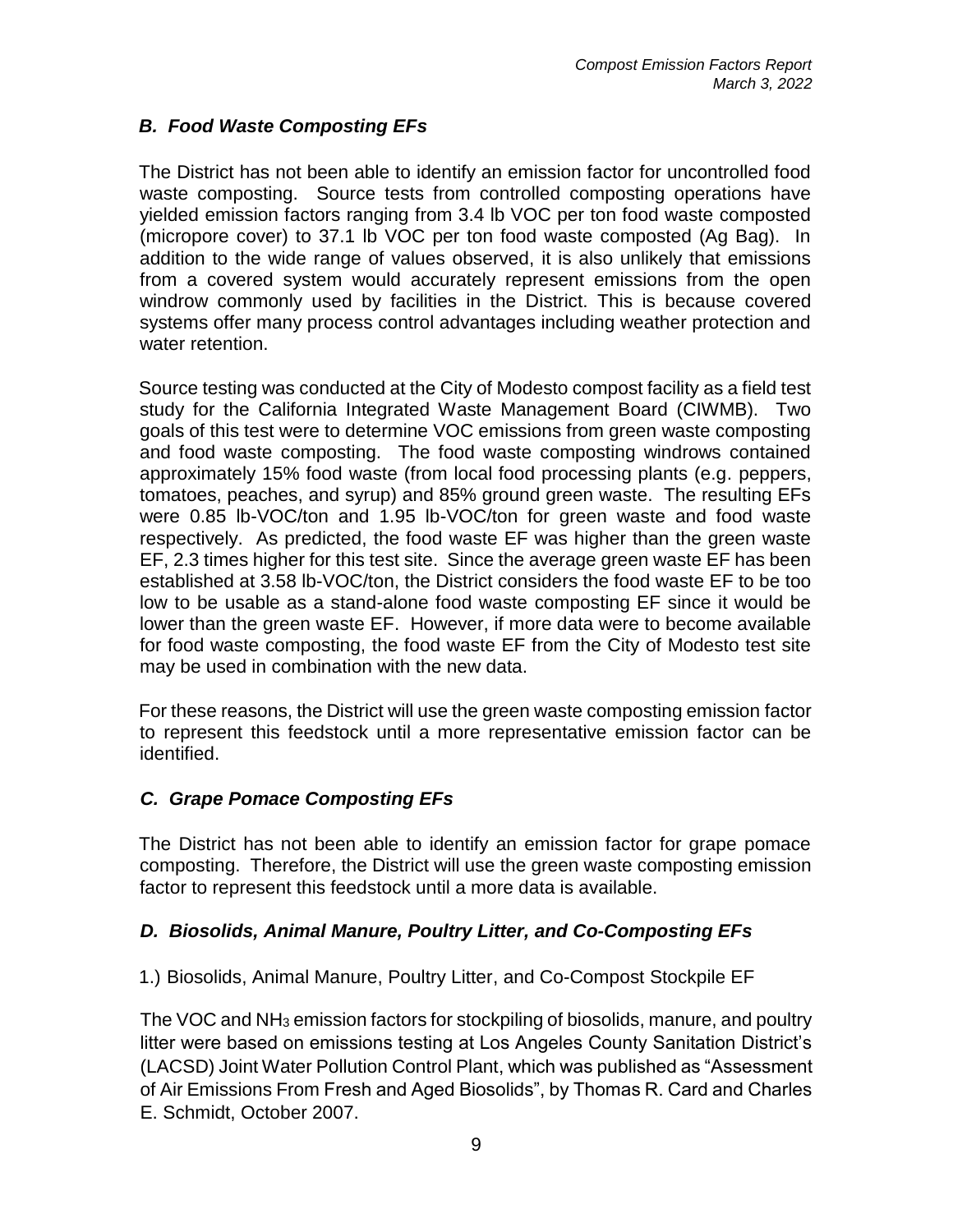| <b>Summary of District Stockpile Emission Factor</b>        |                                          |                 |  |
|-------------------------------------------------------------|------------------------------------------|-----------------|--|
| <b>Stockpile Type</b>                                       | <b>Emission Factors (Ib/wet ton/day)</b> |                 |  |
|                                                             | <b>VOC</b>                               | NH <sub>3</sub> |  |
| Biosolids, Animal Manure, Poultry Litter,<br>and Co-Compost | 02                                       | 0.02            |  |

### Table 5: Biosolids, Animal Manure, Poultry Litter, and Co-Compost EF

2.) Biosolids, Animal Manure, Poultry Litter, and Co-Composting Windrow EF

Biosolids and animal manure composting emission factors were taken from source tests conducted by the South Coast Air Quality Management District (SCAQMD) in support of their Rule 1133 (Emission Reductions from Composting and Related Operations). These emission factors were calculated as an average of emissions from three co-composting facilities (SCAQMD, 2002) as presented in the Table below.

The District has not been able to identify an emission factor for poultry litter composting. The District will use the biosolids composting emission factor to represent this feed stock until a more representative emission factor can be identified.

| <b>Summary of Co-Composting Emission Factors Developed by SCAQMD</b> |                                      |                 |  |
|----------------------------------------------------------------------|--------------------------------------|-----------------|--|
|                                                                      | <b>Emission Factors (Ib/wet-ton)</b> |                 |  |
| Location                                                             | <b>VOC</b>                           | NH <sub>3</sub> |  |
| <b>RECYC</b> Inc                                                     | 0.53                                 | 2.70            |  |
| <b>EKO Systems</b>                                                   | 1.70                                 | 3.28            |  |
| San Joaquin Composting                                               | 3.12                                 | 2.81            |  |
| Average                                                              | 1.78                                 | 2.93            |  |

Table 6: Biosolids, Animal Manure, Poultry Litter, and Co-Composting EFs.